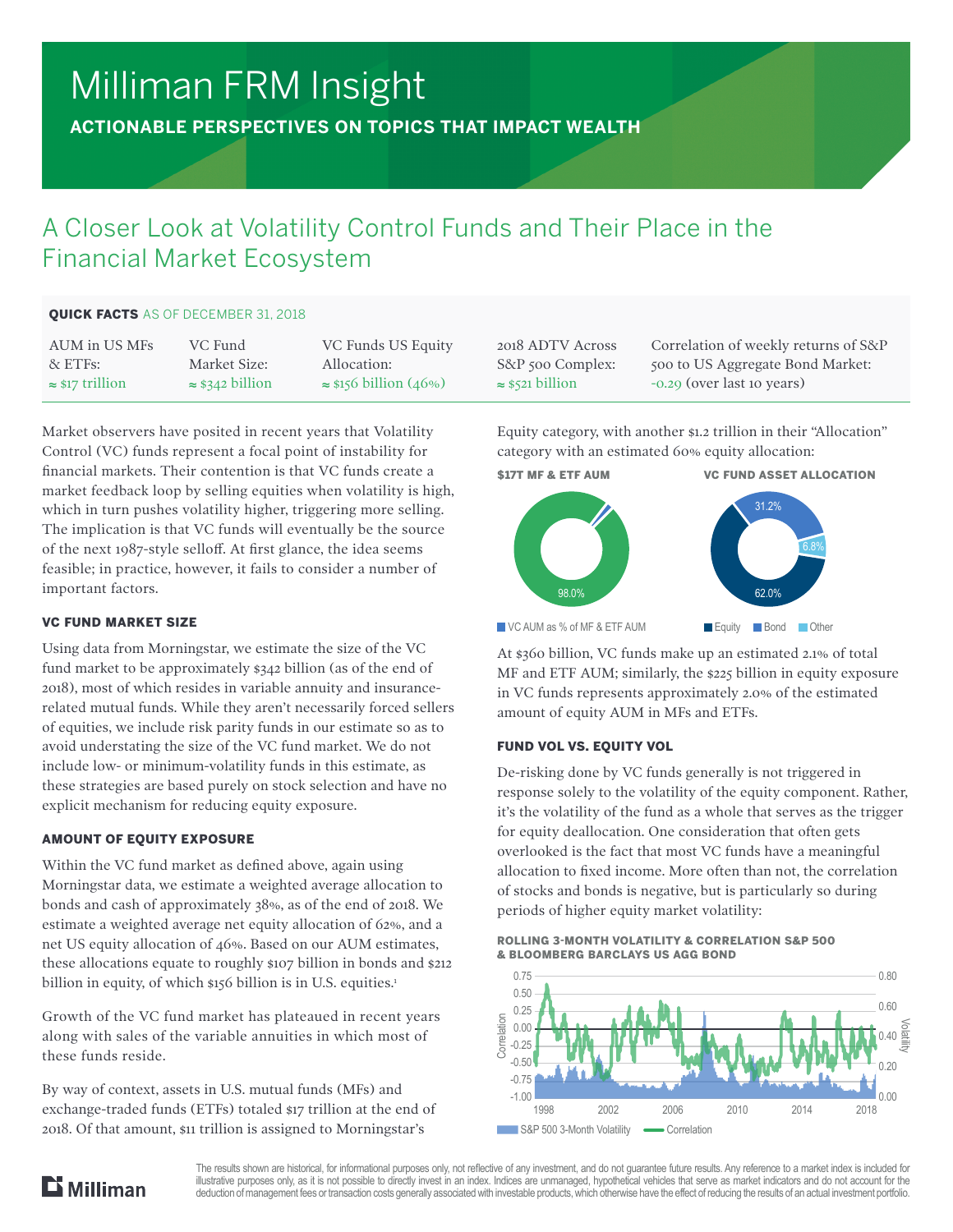An examination of average correlations across defined ranges of equity market volatility offers additional insight into the relationship between stock market volatility and stock/bond market correlation, showing that correlations tend to be lowest when stock market volatility is at its highest:

#### 3-MONTH VOLATILITY AND CORRELATION: 1998 - 2018<sup>2</sup> S&P 500 Volatility Stock/Bond Correlation

| Average = $16.7\%$               | Average $= -24.1\%$ |
|----------------------------------|---------------------|
| $Vol \leq 10\%$                  | $-14.0%$            |
| $10\% \leq \text{Vol} \geq 20\%$ | $-20.8%$            |
| $20\% \le \text{Vol} \ge 30\%$   | $-38.3\%$           |

The presence of bond allocations in VC funds and their relationship with stock allocations means that equity volatility can exceed a VC fund's volatility threshold and still not trigger a de-allocation. The table below depicts this relationship across various volatility thresholds and correlation levels.

For example, in an 80/20 fund with a 14% vol threshold, when the correlation of equities to bonds is 0.4, equity volatility can climb as high as 17.1% <sup>1</sup> without triggering a de-allocation.

If the correlation declines to -0.4, the equity volatility threshold increases to 17.9% 1 , providing greater capacity for the portfolio to endure (what is likely to be) higher equity volatility without triggering a de-allocation:

| <b>EQUITY-BOND</b><br><b>CORRELATION</b> | 10%   | 80/20 PORTFOLIO VOLATILITY THRESHOLDS <sup>3</sup><br>14% | 18%   | 22%   |
|------------------------------------------|-------|-----------------------------------------------------------|-------|-------|
| 0.6                                      | 11.0% | 16.9%                                                     | 21.9% | 26.9% |
| 0.4                                      | 12.1% | 17.1%                                                     | 22.1% | 27.1% |
| 0.2                                      | 12.3% | 17.3%                                                     | 22.3% | 27.3% |
| $\Omega$                                 | 12.5% | 17.5%                                                     | 22.5% | 27.5% |
| $-0.2$                                   | 12.7% | 17.7%                                                     | 22.7% | 27.7% |
| $-0.4$                                   | 12.0% | 17.9%                                                     | 22.9% | 27.9% |
| $-0.6$                                   | 13.1% | 18.1%                                                     | 23.1% | 28.1% |

Whether a fund maintains a fixed allocation to bonds or targets a 100% equity allocation, to the extent that deallocations from equities are moved into bonds (as opposed to cash), declining correlations reduce the amount of selling necessary to prevent the fund's volatility from exceeding its threshold.

# EQUITY MARKET TRADING VOLUME

The selling associated with the de-risking process of course doesn't happen in vacuum. While the amount of selling conducted by VC funds on a given day may be economically significant, its statistical significance is trivial against the total notional volume of the broader equity market.

For the year ended December 31, 2018, we estimate approximately \$520 billion in notional average daily trading volume (ADTV) of the S&P 500 alone.4 Notional average daily volumes on other widely used U.S. and international benchmarks make up hundreds of \$billions more and represent another massive source of liquidity.





To the extent that higher volume is associated with higher volatility, the selling done by VC funds will represent a smaller portion of total volume. Also, as discussed later, built-in lags mean that funds are often deallocating on days when the market is moving higher.

#### REALIZED VOLATILITY VS. VIX

Some of the accusations against VC funds link their deallocation triggers to a rise in the Cboe Volatility Index (VIX). The VIX is a measure of implied volatility, but most VC fund models are based on some measure of realized volatility. The two often rise and fall together, but need not necessarily do so and are known to deviate from time to time:





#### MILLIMAN'S APPROACH TO VOLATILITY MANAGEMENT

Another key consideration in the examination of vol control funds is how the vol management is carried out. Milliman FRM uses sophisticated quantitative models to forecast volatility and generate covariance matrices from which recommended fund allocations are derived. Developed over the course of many years and across a variety of market environments, these models benefit from incorporating ongoing advancements in technology, academic theory, and real world experience.

In higher-vol market environments when investors are arguably more prone to let emotions influence their decision-making, quantitative models are emotionless. While an investor may be induced to make a trade out of fear, models are incapable of panic. If failing to plan is indeed planning to fail, then part of the value of



The results shown are historical, for informational purposes only, not reflective of any investment, and do not guarantee future results. Any reference to a market index is included for illustrative purposes only, as it is not possible to directly invest in an index. Indices are unmanaged, hypothetical vehicles that serve as market indicators and do not account for the deduction of management fees or transaction costs generally associated with investable products, which otherwise have the effect of reducing the results of an actual investment portfolio.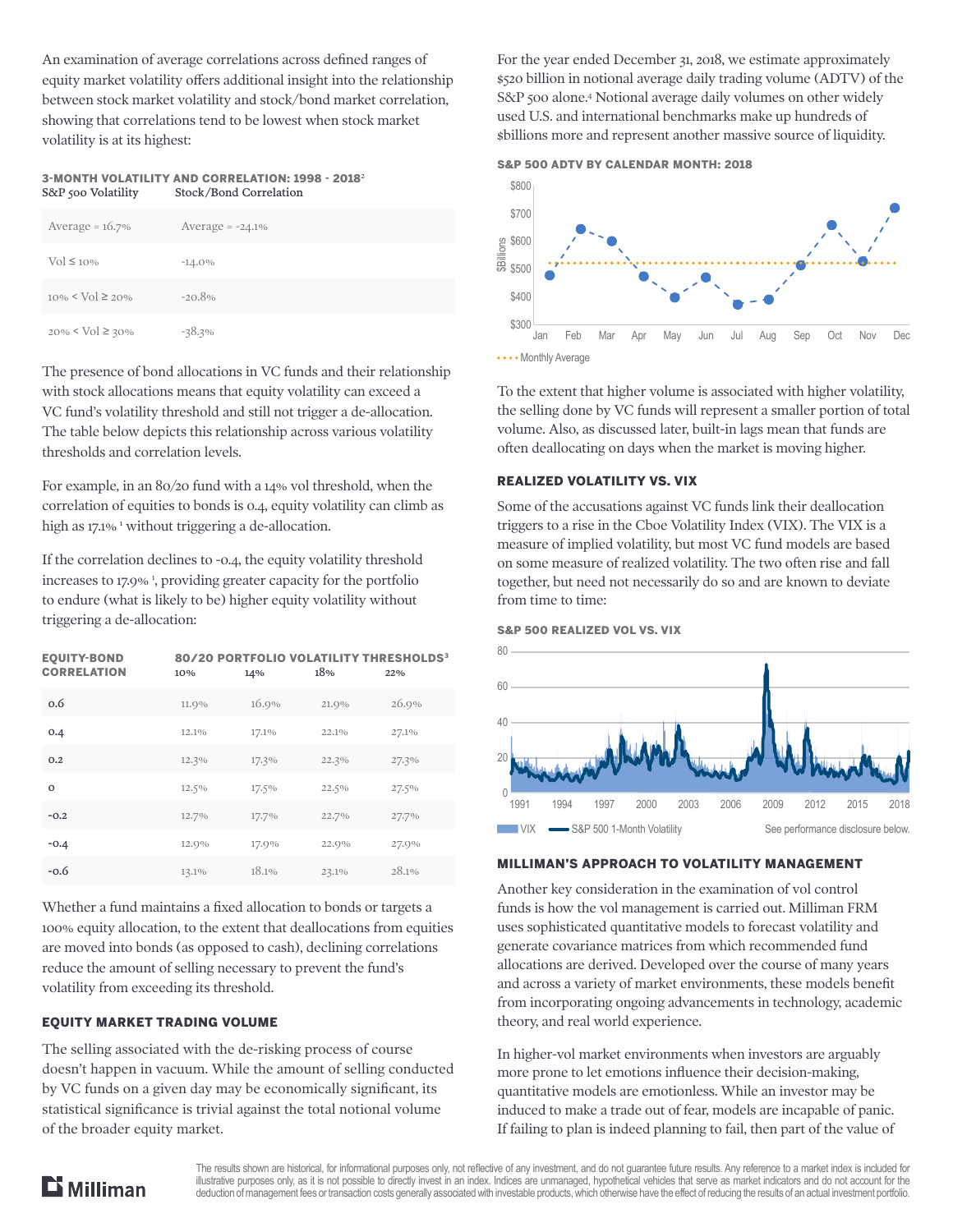using a model is that it represents a plan, thoughtfully constructed in times of calm, ready to be carried out later when calm is scarce.

Importantly, FRM's models are not linked to any automated trading algorithm generating trade orders unchecked. Rather, every trade recommendation is reviewed by the portfolio management and capital markets teams before trade orders are entered.

The capital markets team, strategically based around the globe in Chicago, London and Sydney, serve as a secondary review of trade recommendations. Moreover, they are continually monitoring market conditions as they work with trading partners comprised of the world's largest banks, broker-dealers, and market makers to execute trades in a well-controlled, timely and efficient manner.

#### CHECKS AND BALANCES INCORPORATED INTO VC FUND MODELS AND PORTFOLIO MANAGEMENT

Even before trade recommendations are received by the capital markets desk, models are incorporating trading lags and volume constraints. For example, the S&P 500 Managed Risk 2.0 Index limits trades sizes to 10% of the notional value of the equity portfolio and also incorporates a two-day trade lag. These measures allow for validation of market conditions and act as additional measures against the prospect of selling into feedback loops. The following table shows how often the S&P 500 MR 2.0 Index deallocated on days when the S&P 500 Index was down:

| <b>S&amp;P 500 MR 2.0 FULL HISTORY</b><br>$(3/28/1990 - 12/31/2018)$ | <b>COUNT</b> | 0/0      |
|----------------------------------------------------------------------|--------------|----------|
| Total # of Trading Days                                              | 7,196        | $100\%$  |
| # of Equity Allocation Changes                                       | 2,200        | 30.7%    |
| # of Equity Allocation Reductions                                    | 521          | 7.2%     |
| # of Equity Allocation Reductions<br>When Market Was Down            | 249          | 3.5%     |
| Average % Allocation Reduction<br>When Market Was Down               |              | $-3.1\%$ |

The following chart depicts the average daily reduction in equity allocation for each calendar month of the S&P 500 Managed Risk Index – Moderate. The only changes it considers are reductions in equity allocation; increases are not included in the averages.

The S&P 500 Managed Risk Index – Moderate (a benchmark for the VC fund industry) has a fixed bond allocation of 30% and a volatility threshold of 12%. Deallocations from equities are moved into cash; the index does not incorporate a daily limit on allocation changes:

AVERAGE DAILY REDUCTION IN EQUITY BY CALENDAR MONTH



Milliman FRM is not alone in incorporating such checks and balances. As one of the largest managers of vol control strategies, Milliman FRM has taken a lead role in the industry, interacting with other managers on best practices for execution and implementation. Furthermore, as a risk manager to many of the world's largest insurers and asset managers, our fiduciary role is taken on with great diligence. We continually make substantial investments in our technology infrastructure, model research and development, and provide our teams with ongoing opportunities for training and education to keep up with a rapidly-changing world.

#### **CONCLUSION**

It's true that VC funds tend to be sellers of equities when volatility is higher. However, using this premise to point to them as the source of the next Black Monday sell-off lacks any basis in reality. In addition to representing a small fraction of total MF & ETF assets and total trading volume, VC fund models and trade signals are created and implemented by investment professionals who are experienced in sourcing liquidity and are mindful of the effects of their interactions with capital markets.

1. **About Volatility Control Funds:** In creating the Volatility Control Fund universe, we select funds that generally fall into one of the categories below. To the maximum extent possible we rely on existing fund categories, but in some instances must also choose funds based on their strategy descriptions as articulated in their prospectus. See the descriptions of fund categories below for more information. The equity and bond allocations for individual funds are from Morningstar. The overall allocations for the VC fund market are the asset-weighted average allocations across all the VC funds.

- 2. Source: Bloomberg and Milliman FRM
- 3. Assumes 4% bond volatility

4. Measures notional volume across the three largest S&P 500 ETFs, S&P 500 e-mini and big contracts, S&P 500 Index Options and S&P 500 constituents.

All data sourced from Bloomberg and Morningstar.

*Volatility Management Strategies* operate as derivative overlays that seeks to dynamically manage exposures to growth or risky assets in order to stabilize return streams and meet a preset volatility target or risk level.

*Asset Allocation Strategies* are similar to vol management strategies, however, the main place they differ is in the method of execution. Instead of using derivatives on top of static underlying allocations, they dynamically allocate their long asset exposures in and out of equities to bonds or cash based on risk signals in order to stabilize and reduce overall portfolio volatility.

*Risk Parity Strategies* allocate their exposures across asset classes (often equities, fixed income and commodities), such that each asset class contributes an equal share of risk to the portfolio; in order to do so some may use leverage in the less volatile assets to increase their contribution to portfolio risk.

*Downside Protection Strategies* seek to protect all or a portion of the portfolio from a decline in value, often with the use of options. While some versions of this strategy have constant hedges on in order to protect against drawdown or gap events, from our research, we see that most of these funds tend to be much more discretionary in nature or subject to "larger risk events" being the signal to trigger hedging. Therefore, they may not necessarily be highly active, daily monitored risk management strategies. This is different from a CPPI strategy, as they utilize derivatives and are not setting floors on the dollar value of the portfolio and structuring asset allocation decisions around that.

Alternative Strategies are what we classify as "strategy of strategies" or "multi-strategy" funds; they discretionally allocate to suite of investment strategies based on assessment of risk in the market. For example, if they view risk in the market to be high, they will invest in "risk management strategies" and if risk is low, they will seek to generate alpha in the market. The amount of information on these funds is very limited, as they have the same level of transparency and seem to operate similarly to hedge funds.